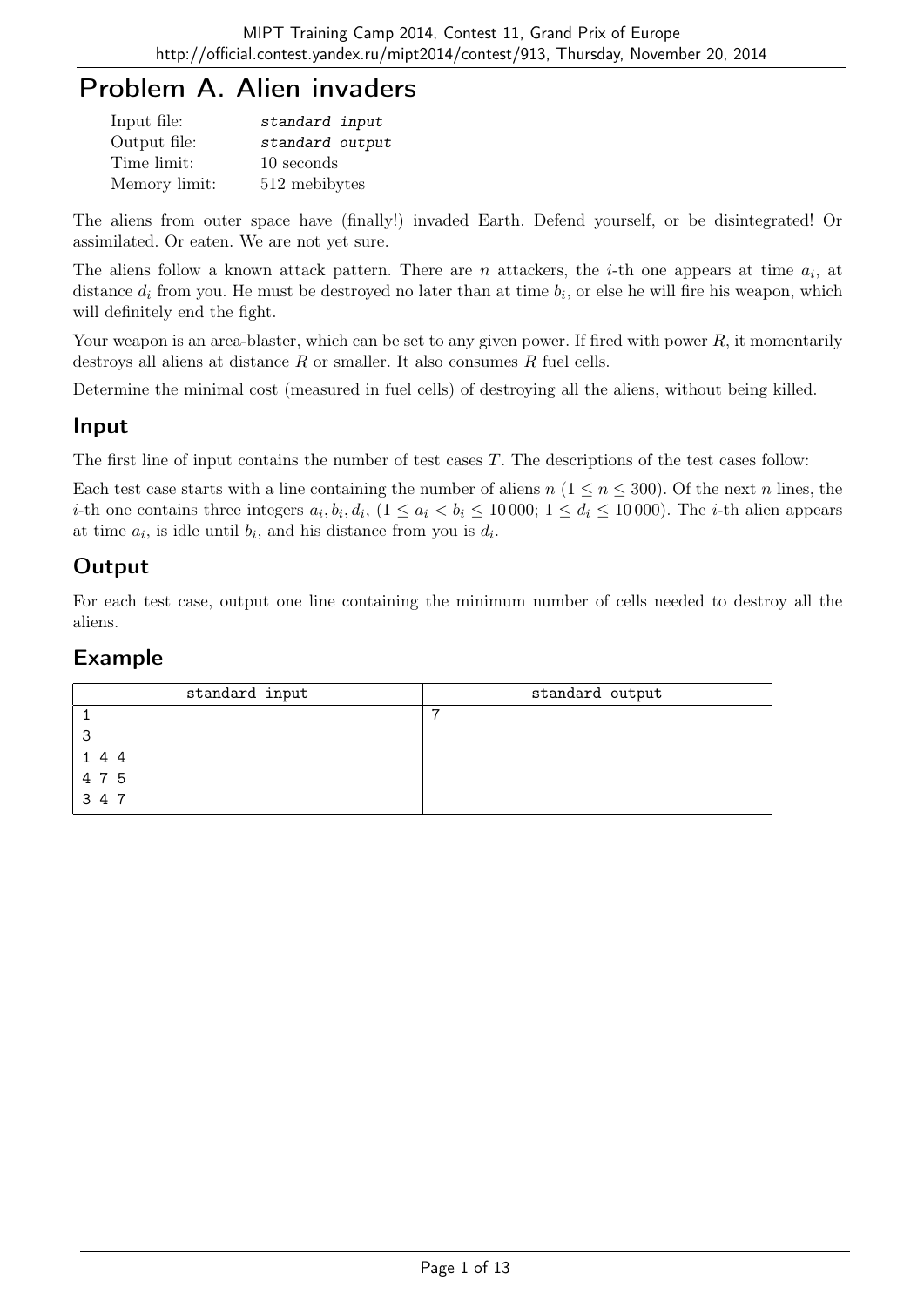# Problem B. Bioengineering

| Input file:   | standard input  |
|---------------|-----------------|
| Output file:  | standard output |
| Time limit:   | 29.4 seconds    |
| Memory limit: | 512 mebibytes   |

Viruses are usually bad for your health. How about fighting them with... other viruses? In this problem, you need to find out how to synthesize such good viruses.

We have prepared for you a set of strings of the letters 'A', 'G', 'T' and 'C'. They correspond to the DNA nucleotide sequences of viruses that we want to synthesize, using the following operations:

- Adding a nucleotide either to the beginning or the end of the existing sequence.
- Replicating the sequence, reversing the copied piece and gluing it with the original (so that e.g., "AGTC" becomes "AGTCCTGA").

We're concerned about efficiency, since we have very many such sequences, some of them very long. Find a way to synthesize them in a minimum number of operations.

#### Input

The first line of input contains the number of test cases T. The descriptions of the test cases follow:

Each test case consists of a single line containing a non-empty string. The string uses only the capital letters 'A', 'C', 'G' and 'T' and is not longer than 100 000 characters.

## Output

For each test case, output a single line containing the minimum total number of operations necessary to construct the given sequence.

| standard input             | standard output |
|----------------------------|-----------------|
|                            | O               |
| AAAA                       | 8               |
| AGCTTGCA                   | 6               |
| AAGGGGAAGGGGAA             | 18              |
| AAACAGTCCTGACAAAAAAAAAAAAC |                 |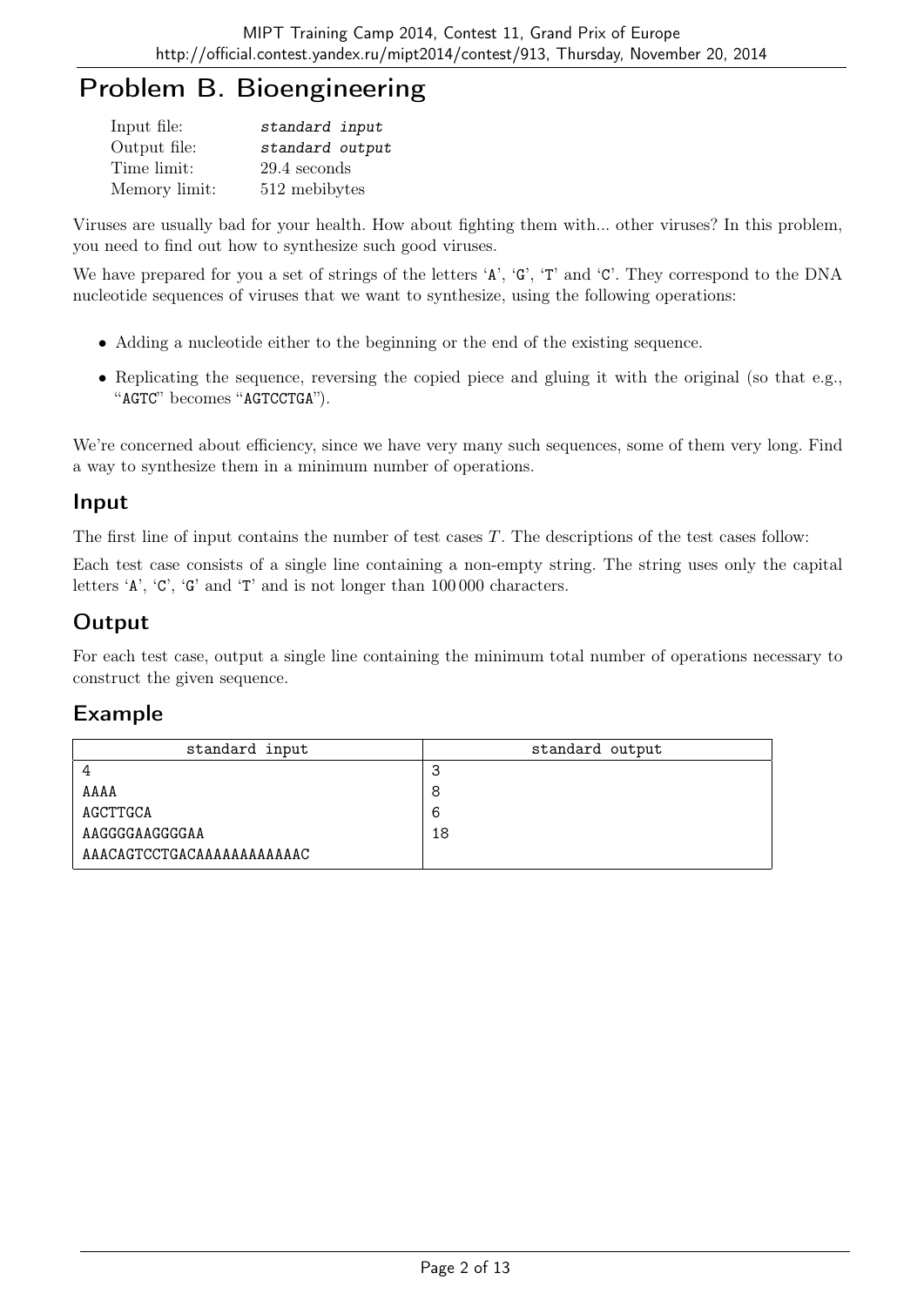# Problem C. City of Eternal Festivities

| Input file:   | standard input  |
|---------------|-----------------|
| Output file:  | standard output |
| Time limit:   | 2.4 seconds     |
| Memory limit: | 512 mebibytes   |

In The City of Eternal Festivities, there are n street junctions and  $n-1$  bidirectional streets, each street connecting two of the junctions. Between every two junctions, there is exactly one (direct or indirect) path connecting them. No junction is an endpoint for more than 10 streets.

Every 13th of September (the 256th day of the year), there are many festivities going on in The City. In particular, the citizens want to organize m parades. The parade number i starts at junction  $u_i$  and ends at  $v_i$ , following the unique path between the endpoints.

As the mayor of The City, you are responsible for citizens' safety. Therefore you decreed that no two parades are ever allowed to use the same street, though they can have common junctions, or even common endpoints.

To appease your citizens, try to organize as many parades as possible, without breaking the safety regulations.

#### Input

The first line of input contains the number of test cases  $T$ . The descriptions of the test cases follow:

The first line of each test case contains a single integer: the number of junctions  $n (2 \le n \le 1000)$ . Each of the next  $n-1$  lines contains two integers  $a, b$  ( $1 \le a \ne b \le n$ ), denoting that junctions a and b are connected by a street. Each junction has at most 10 streets leaving it.

The next line contains a single integer: the number of planned parades  $m, 0 \leq m \leq {n \choose 2}$  $n \choose 2$ . Each of the next m lines contains two integers  $u_i, v_i$   $(1 \le u_i \ne v_i \le n)$ , meaning that a parade is planned to start at junction  $u_i$ , and finish at junction  $v_i$ . No two parades share both endpoints.

# **Output**

For each test case, output one line containing the largest number of parades that can be organized with no street used by more than one parade.

| standard input | standard output |
|----------------|-----------------|
| $\mathbf{1}$   | $\mathbf{2}$    |
| 6              |                 |
| $1\quad2$      |                 |
| 2 3            |                 |
| 3 4            |                 |
| 35             |                 |
| 36             |                 |
| 4              |                 |
| 1 <sub>3</sub> |                 |
| 4 5            |                 |
| 5 6            |                 |
| 6 4            |                 |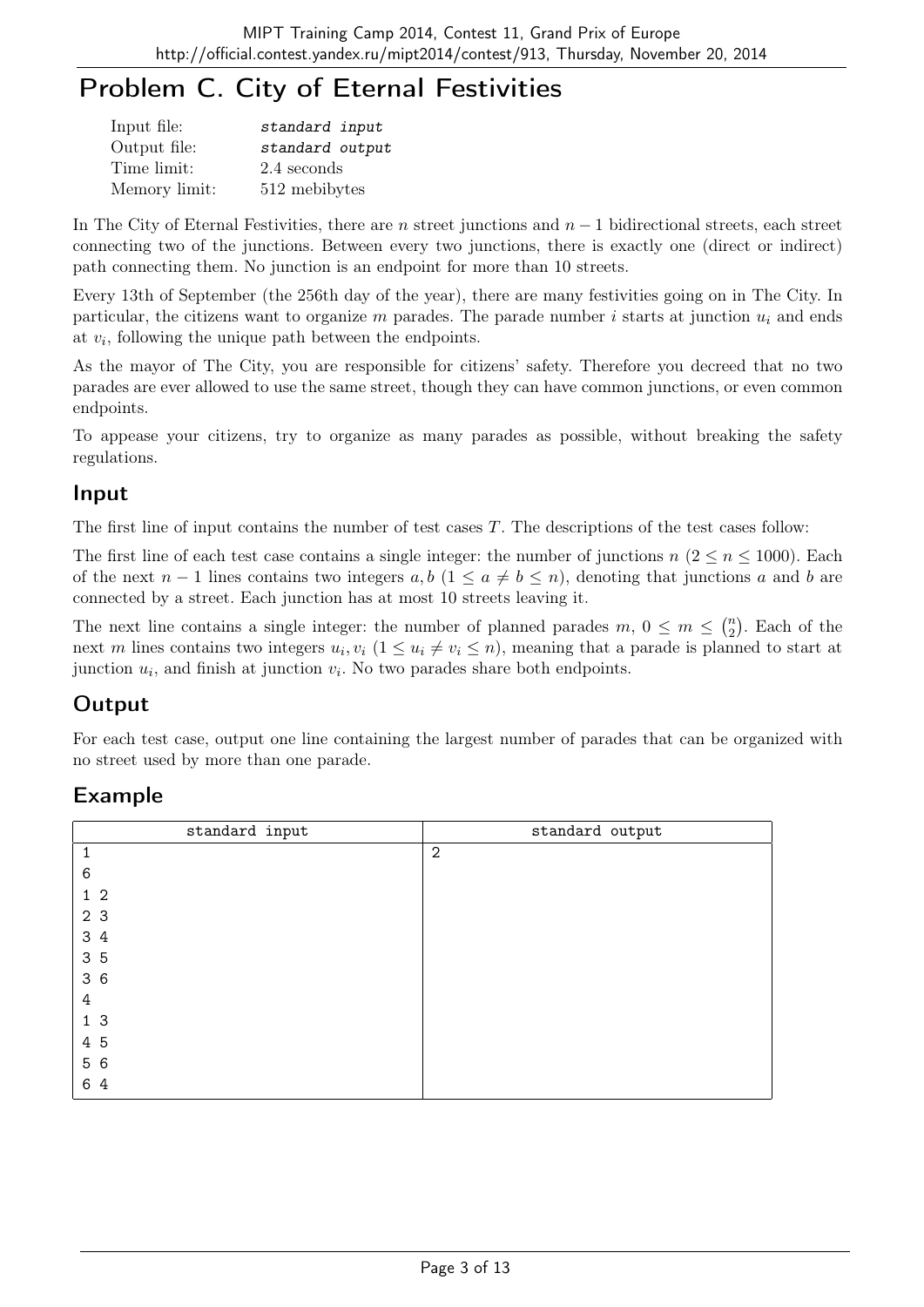# Problem D. Dictionary

| Input file:   | standard input  |
|---------------|-----------------|
| Output file:  | standard output |
| Time limit:   | 3.1 seconds     |
| Memory limit: | 512 mebibytes   |

According to a popular belief, computer programmers drink a lot of coffee and know only a few words. The vocabulary of a typical programmer consists of just three words. Besides, he rarely knows how to spell them. To help programmers with their spelling mistakes, we published a book titled «The Dictionary of the Three Words Every Typical Programmer Should Know».

You got a copy of the book but, soon after that, you spilled your coffee over it. Now, you cannot read some of the characters. Fortunately, the three words were, as usually in dictionaries, distinct and printed in lexicographical order.

Before you attempt to use that fact to recover the missing characters, you want to know in how many different ways you can do it. Since you expect this number might be large, you want to know it modulo  $10^9 + 9.$ 

## Input

The first line of input contains the number of test cases T. The descriptions of the test cases follow:

Each test case consists of three lines, each containing a single nonempty word – in the order they appear in the dictionary. Words consist of small letters of the English alphabet and quotation marks, the latter denoting missing characters. Each word is at most 1 000 000 characters long.

# **Output**

For each test case, output one line containing the number of different ways you can substitute each question mark with one of the 26 letters from 'a' to 'z' in such a way that the three words are distinct and in lexicographical order. The number should be printed modulo  $10^9 + 9$ .

| standard input | standard output |
|----------------|-----------------|
| 3              | 42562           |
| ?heoret?cal    | 52              |
| c?mputer       | 1               |
| ?cience        |                 |
| jagiellonian   |                 |
| ?niversity     |                 |
| kra?ow         |                 |
| ?              |                 |
| b              |                 |
| C              |                 |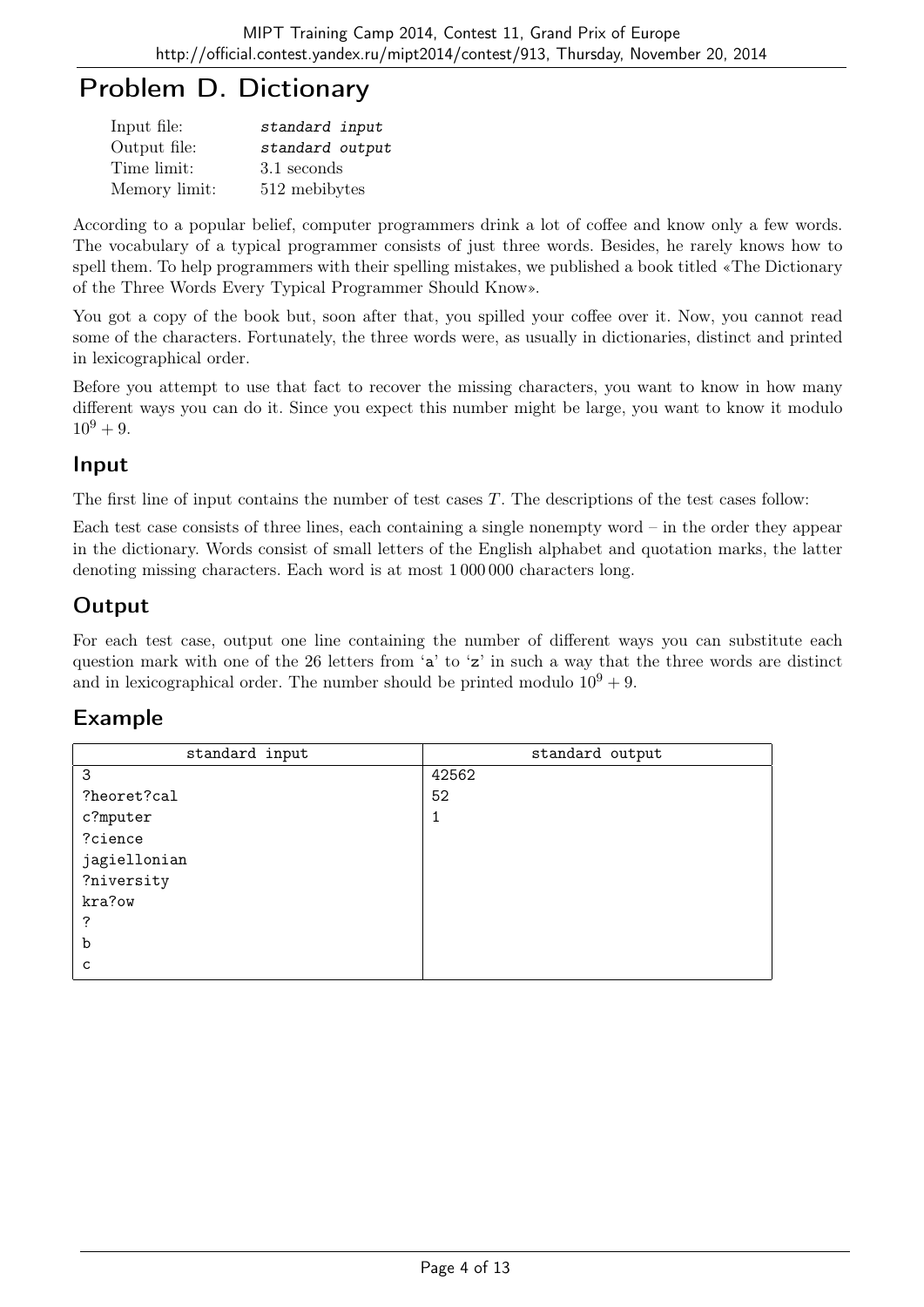# Problem E. Express As The Sum

| Input file:   | standard input  |
|---------------|-----------------|
| Output file:  | standard output |
| Time limit:   | 1 second        |
| Memory limit: | 512 mebibytes   |

Given an integer  $N$ , express it as the sum of at least two consecutive positive integers. For example:

 $10 = 1 + 2 + 3 + 4$ 

 $24 = 7 + 8 + 9$ 

If there are multiple solutions, output the one with the smallest possible number of summands.

#### Input

The first line of input contains the number of test cases T. The descriptions of the test cases follow: Each test case consists of one line containing an integer  $N$   $(1 \le N \le 10^9)$ .

## **Output**

For each test case, output a single line containing the equation in the format:

 $N = a + (a+1) + ... + b$ 

as in the example. If there is no solution, output a single word "IMPOSSIBLE" instead.

| standard input | standard output      |
|----------------|----------------------|
| -3             | IMPOSSIBLE           |
| -8             | $10 = 1 + 2 + 3 + 4$ |
| 10             | $24 = 7 + 8 + 9$     |
| 24             |                      |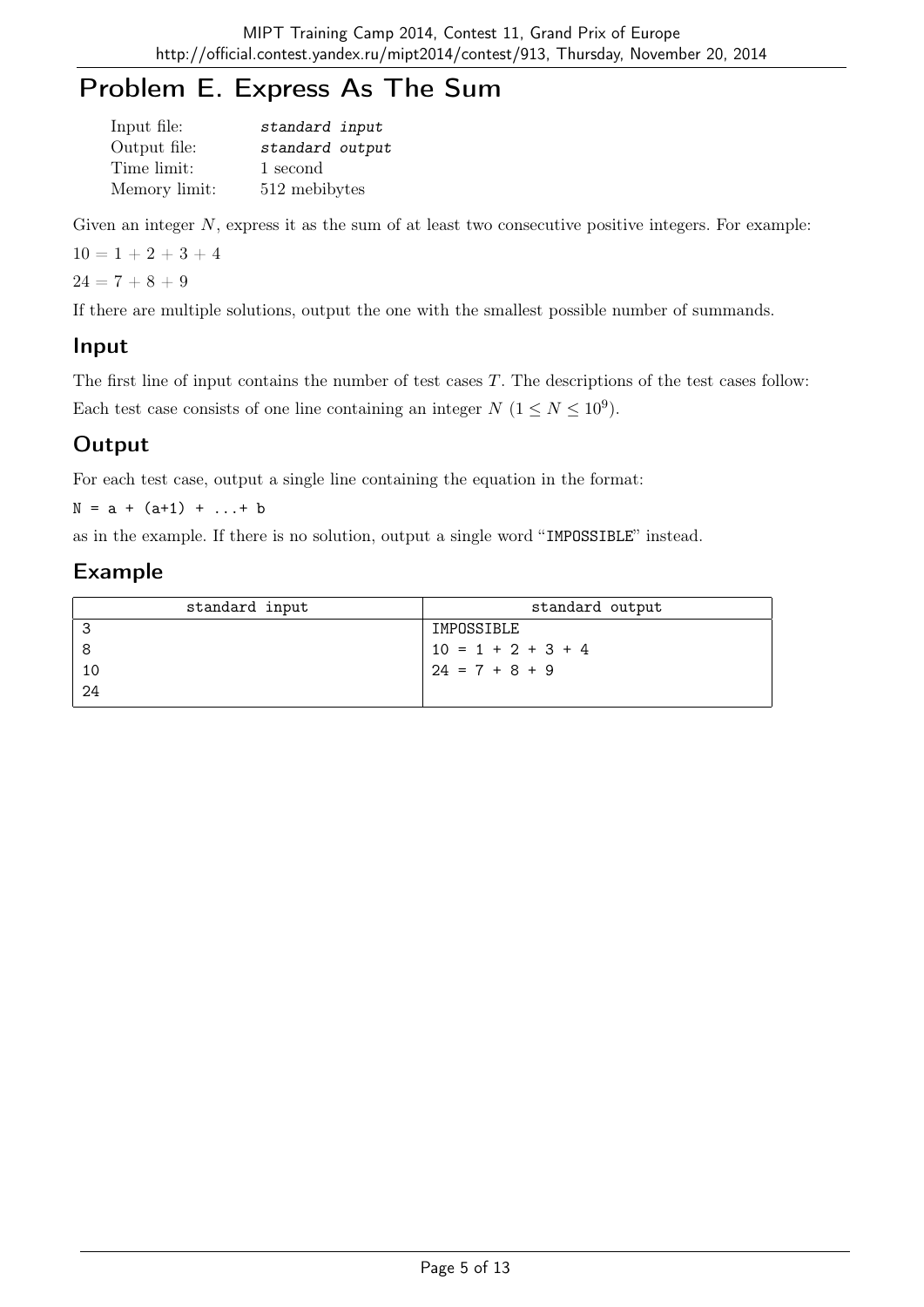# Problem F. Factory

| Input file:   | standard input  |
|---------------|-----------------|
| Output file:  | standard output |
| Time limit:   | 1 second        |
| Memory limit: | 512 mebibytes   |

A very important and complicated machine on the factory consists of n wheels, numbered  $1, 2, \ldots, n$ . They are actually cogwheels, but the cogs are so small that we can model them as circles on the plane. Every wheel can spin around its center.

Two wheels cannot overlap (they do not have common interior points), but they can touch. If two wheels touch each other and one of them rotates, the other one spins as well, as their micro-cogs are locked together.

A force is put to wheel 1 (and to no other wheel), making it rotate at the rate of exactly one turn per minute, clockwise. Compute the rates of other wheels' movement. You may assume that the machine is not jammed (the movement is physically possible).

## Input

The first line of input contains the number of test cases  $T$ . The descriptions of the test cases follow:

Each test case consists of one line containing the number of wheels  $n (1 \leq n \leq 1000)$ . Each of the following lines contain three integers x, y and  $r$  (-10 000 ≤ x, y ≤ 10 000; 1 ≤  $r$  ≤ 10 000) where  $(x, y)$ denote the Cartesian coordinates of the wheel's center and r is its radius.

# Output

For each test case, output  $n$  lines, each describing the movement of one wheel, in the same order as in the input. For every wheel, output either "p/q clockwise" or "p/q counterclockwise", where the irreducible fraction  $p/q$  is the number of wheel turns per minute. If q is 1, output just p as an integer. If a wheel is standing still, output "not moving".

| standard input | standard output      |
|----------------|----------------------|
|                | 1 clockwise          |
| 5              | 3/2 counterclockwise |
| 006            | 2 counterclockwise   |
| 684            | 3/2 clockwise        |
| $-903$         | not moving           |
| 6 16 4         |                      |
| $0 - 114$      |                      |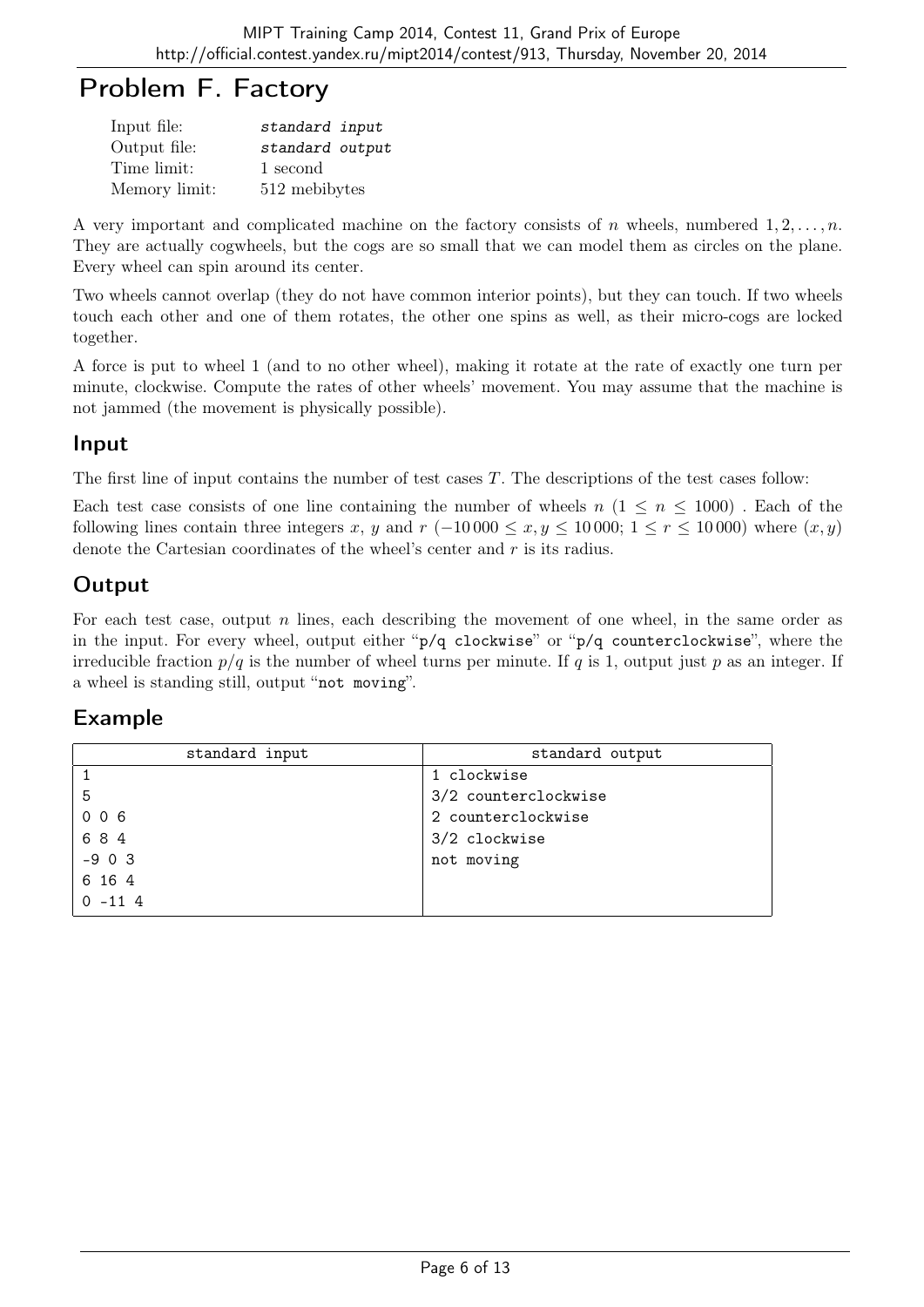# Problem G. Game 2048

| Input file:   | standard input  |
|---------------|-----------------|
| Output file:  | standard output |
| Time limit:   | $6.5$ seconds   |
| Memory limit: | 512 mebibytes   |

Some computer games are extremely fun and this problem may be about one of these.

You are given a sequence of one dimensional blocks, each of length that is a power of two. The goal of the game is to merge all the blocks into one big block. The blocks are presented one by one, and for each one you have to decide whether to stick it immediately to the left or immediately to the right of the previous blocks.

Every time two blocks of the same size are adjacent, they merge into one block that is twice as long as each of them. Note that, as long as possible, the resulting blocks immediately merge with adjacent ones. For example, if the current sequence of blocks is 2, 4, 16, then sticking 2 on the left side leads to 8, 16, while sticking it on the right side gives 2, 4, 16, 2. Note that at any moment there is at most one mergeable pair of blocks.

You have lost the game (again!) and you are wondering whether there was any way to win at all. Analyze the sequence to find out.

## Input

The first line of input contains the number of test cases  $T$ . The descriptions of the test cases follow:

Each test case consists of two lines. The first one contains a positive integer  $n \leq 1000$  – the length of the sequence. The next line contains a sequence of n block lengths, each a power of two. The sum of all the lengths does not exceed  $2^{13}$ .

## Output

For each test case, output one line containing the word "no" if winning the game is not possible. Otherwise, output a word consisting of n letters '1' and ' $r$ ', denoting whether the corresponding block should be stuck to the left or to the right. Note that for the first block it does not matter.

| standard input | standard output |
|----------------|-----------------|
| 3              | rrrlllrrr       |
| 9              | no              |
| 284114444      | no              |
| 5              |                 |
| 2 16 4 8 2     |                 |
| 3              |                 |
| 222            |                 |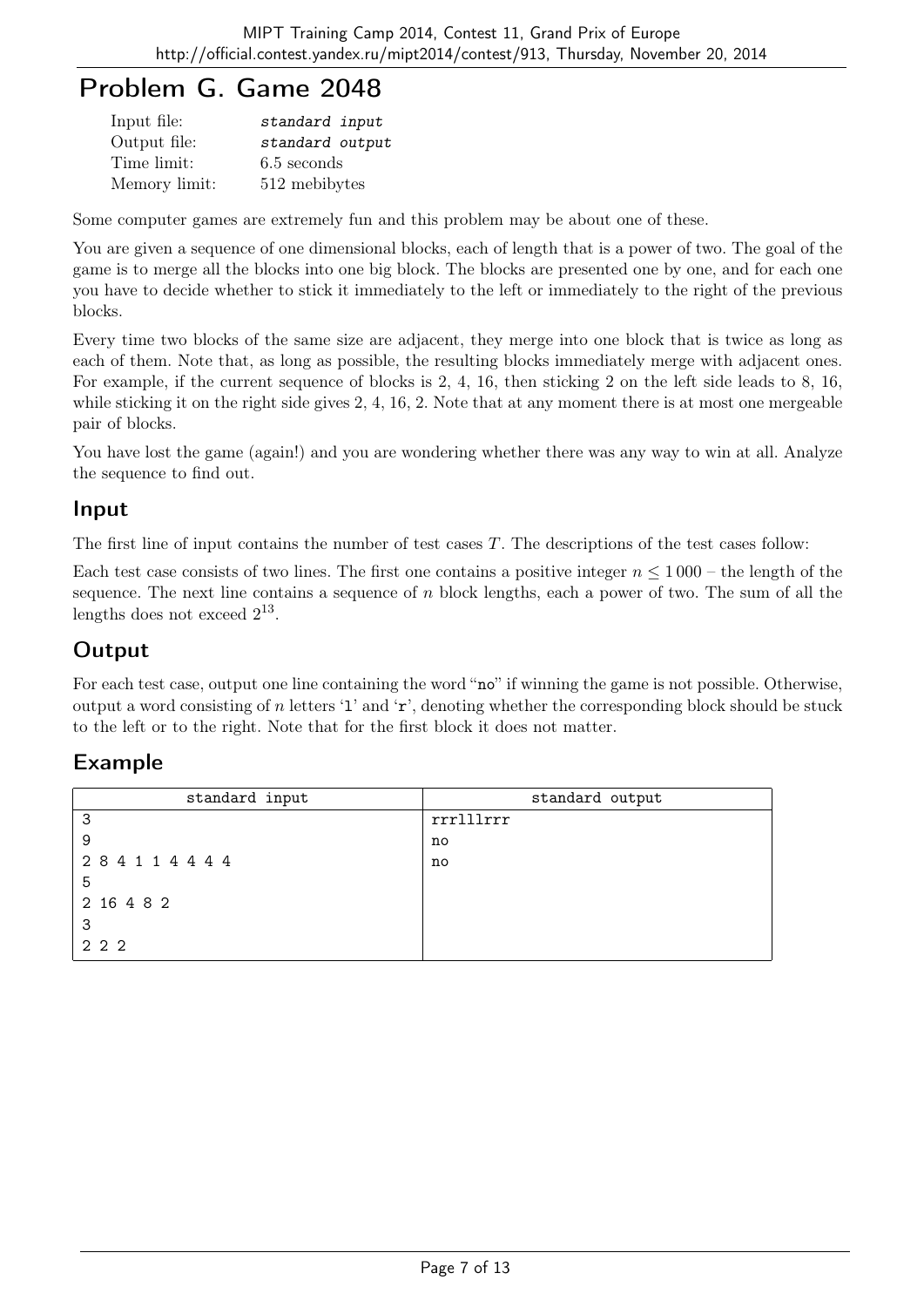# Problem H. How to Deal With Imp

| Input file:   | standard input  |
|---------------|-----------------|
| Output file:  | standard output |
| Time limit:   | 4 seconds       |
| Memory limit: | 512 mebibytes   |

You arrive in Ye Olde Magic Shoppe with some hard-earned gold to purchase wondrous and unique magic items. There are n such items in the shop, each of them locked in a special magic box. The  $i$ -th box costs  $c_i$  gold pieces to buy, and contains an item worth  $v_i$  gold pieces. The costs and item values are known to you, as you have previously read, mastered, and memorized Ye Olde Magic Catalogue.

A mortal, such as you, can safely carry only one magic item. You therefore aim to get the most precious one. And obtain it you would, if not for a malicious, magical creature, known as The Imp.

The Imp can cast a mischievous spell, which transforms the content of any magic box into worthless dust. Of course, he will use the spell just after you buy a box, to make you pay for the item and not get it. You are thus forced to buy another box, and then the next one...

The Imp has enough magic to cast the spell at most  $k$  times. He can, of course, refrain from using it, allowing you to keep an item. You can walk away at any time, empty-handed (though it would surely be a disgrace). However, if you get an item, you must keep it and leave the shop. You aim to maximize your gain (the value of the acquired item minus all the expenses paid previously), while The Imp wants to minimize it. If both you and the creature use the optimal strategy, how much gold will you earn?

#### Input

The first line of input contains the number of test cases  $T$ . The descriptions of the test cases follow:

Each test case starts with a line containing the number of items  $n (1 \leq n \leq 150000)$  and the the maximum number of The Imp's spells k  $(0 \le k \le 9)$ . The next n lines contain the items' values and costs, the *i*-th line containing the numbers  $v_i$  and  $c_i$ , in that order  $(0 \le v_i, c_i \le 10^6)$ .

# **Output**

For each test case, output one line containing your gain.

| standard input | standard output |
|----------------|-----------------|
|                | -               |
| 3 1            |                 |
| 10 5           |                 |
| 8 1            |                 |
| 20 12          |                 |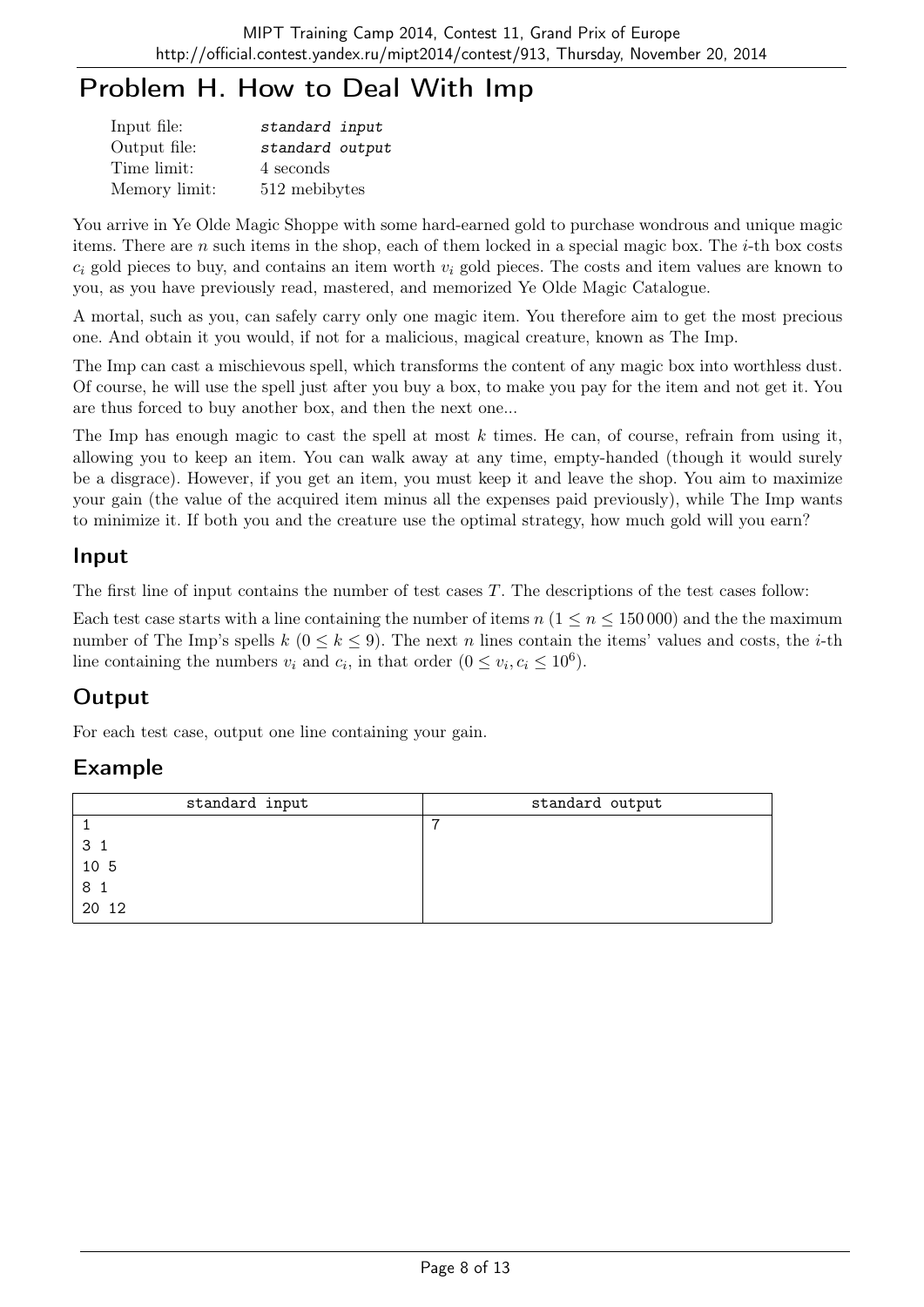# Problem I. Infrastructure and Committees

| Input file:   | standard input  |
|---------------|-----------------|
| Output file:  | standard output |
| Time limit:   | $20.6$ seconds  |
| Memory limit: | 512 mebibytes   |

Winning the election was simpler than you expected: it was enough to promise to finally build a good quality, country-wide road infrastructure, of course without crippling the budget... Your happiness did not last long, however: it seems, that the citizens have found a way to actually hold you accountable for your promise!

There are n major cities in your country. The Ministry of Transport has prepared a detailed map, outlining m possible highway connections, together with their costs. The Quality Assurance Committee will not let you build a highway cheaper than l, and the National Spendings Regulatory Committee will not let you build a highway more expensive than  $h$ . To claim a "country-wide" network, you have to connect (possibly indirectly) as many pairs of cities, as it is possible within these two constraints. You have to find the cheapest way to do it, and you have to find it quickly! Of all networks that meet the constraints and connect the most pairs of cities, compute the cost of the cheapest one.

To make things worse, both committees are heavily influenced by your angry competitors: each time you publish your hard-prepared plan, they immediately change their rulings  $l$  and  $h$ , and you are forced to start from scratch.

## Input

The first line of input contains the number of test cases  $T$ . The descriptions of the test cases follow:

The first line of each test case contains integers n and  $m (1 \le n \le 1000; 0 \le m \le 100000)$  – the number of cities in the country, and of possible direct connections, respectively.

Each of the following m lines contains three integers x, y, w  $(1 \le x \ne y \le n; 1 \le w \le 1000000)$ , denoting that the cities x and y can be connected by a bidirectional highway at cost  $w$ . There might be many ways to connect a single pair of cities.

The following line contains an integer  $q$  (1  $\leq$   $q$   $\leq$  1 000 000) – the number of rulings of the committees. Each of the following q lines contains two integers. The first of the lines contains the initial rulings  $l_1, h_1$ , given directly. The rest of the rulings are encoded. The numbers in the j-th of the lines for  $j > 1$  are  $l_i + c_{i-1}$  and  $h_i + c_{i-1}$ , where  $l_i$  and  $h_j$  are the actual rulings and  $c_{i-1}$  is the correct answer for the preceding rulings  $l_{i-1}$  and  $h_{i-1}$ .

All rulings satisfy  $1 \leq l_j \leq h_j \leq 1000000$ .

# **Output**

For each test case, output q lines, one for each ruling. In the j-th of them, output the minimal cost  $c_i$ of building a highway network which adheres to the committees' constraints, and creates the maximum number of connected pairs of cities.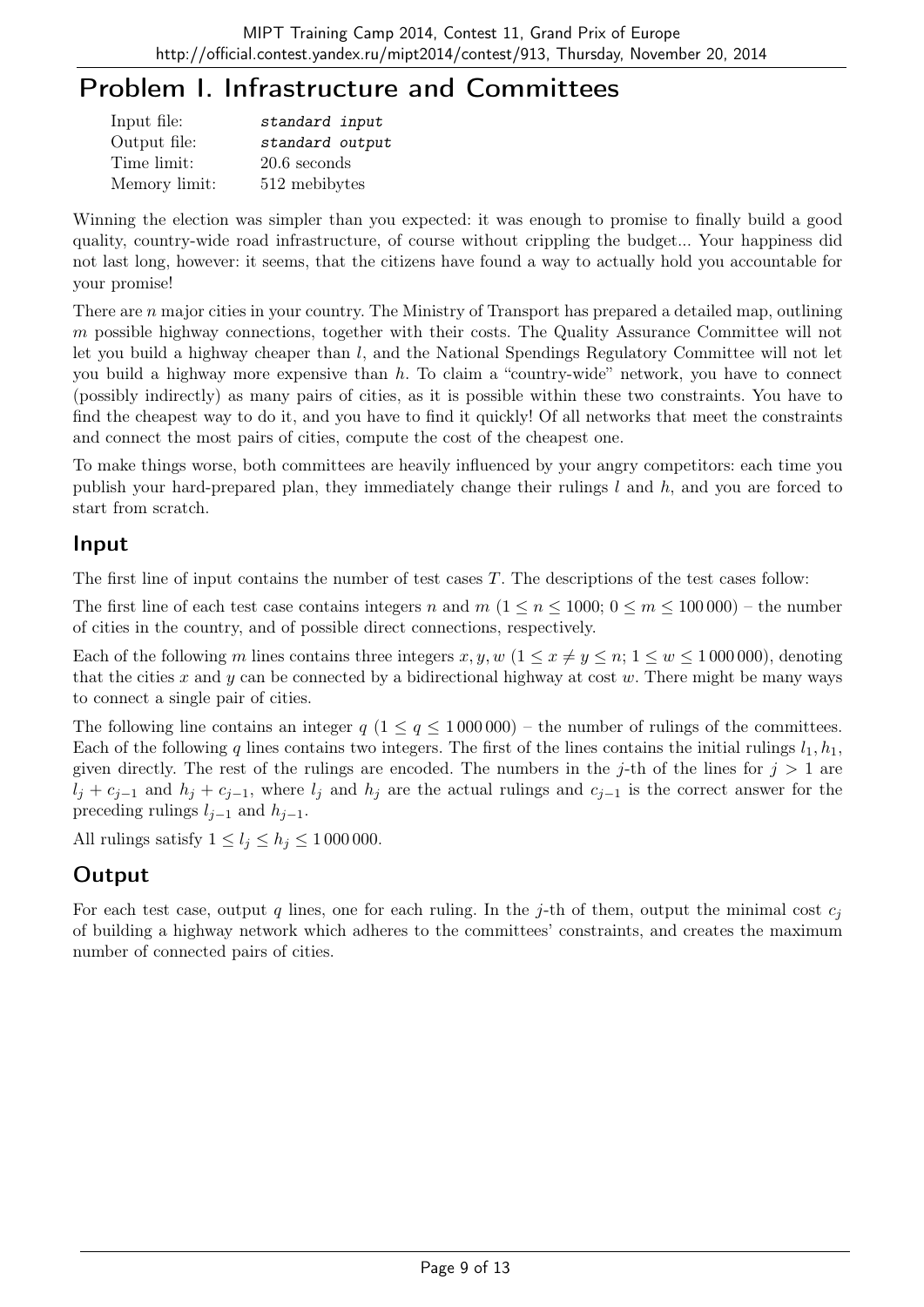#### Example

| standard input | standard output |
|----------------|-----------------|
| $\mathbf{1}$   | $\mathsf 3$     |
| 5 7            | 9               |
| 122            | 8               |
| 2 3 4          | 14              |
| 3 4 3          | 13              |
| 4 5 1          |                 |
| 5 1 3          |                 |
| 2 5 4          |                 |
| 1 4 5          |                 |
| 5              |                 |
| $1\,2$         |                 |
| 4 7            |                 |
| 11 12          |                 |
| 11 13          |                 |
| 18 19          |                 |

# **Note**

The actual rulings of the committees are

 $(1, 2), (1, 4), (2, 3), (3, 5) \text{ and } (4, 5).$ 

The cheapest highway networks adhering to these rulings consist of connections

 $\{(1, 2), (4, 5)\}, \{ (2, 1), (1, 5), (5, 4), (4, 3)\}, \{ (1, 2), (1, 5), (3, 4)\}, \{ (1, 5), (5, 2), (2, 3), (3, 4)\}$  and  $\{(3, 2), (2, 5), (1, 4)\},$  respectively.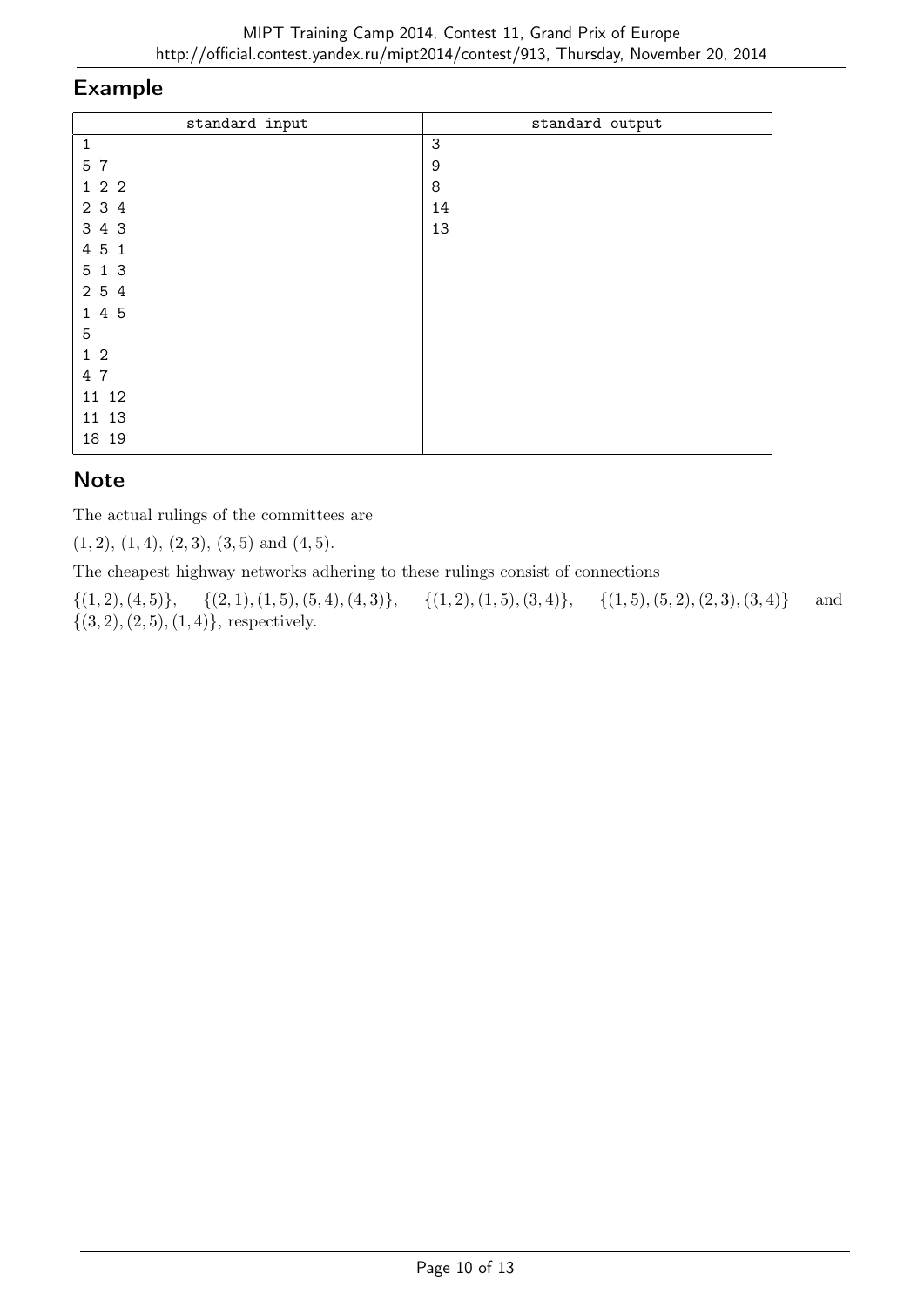# Problem J. Joining The Bricks Together

| Input file:   | standard input  |
|---------------|-----------------|
| Output file:  | standard output |
| Time limit:   | $10.7$ seconds  |
| Memory limit: | 512 mebibytes   |

You are given a sequence of white  $(W)$  and black  $(B)$  bricks. The goal is to partition it into some number of non-empty, contiguous blocks, each one having the same ratio of white and black bricks.

Of course one can always «partition» the sequence into one single block (which is not very interesting). We want, however, to have as many blocks as possible. Consider for example the following sequences and its partitions:

 $BWWWBB = BW + WWBB (ratio 1:1),$ 

WWWBBBWWWWWWWWWB = WWWB + BBWWWWWW + WWWB  $(ratio 3:1)$ .

Note that both of these partitions are optimal with respect to the number of blocks.

#### Input

The first line of input contains the number of test cases T. The descriptions of the test cases follow:

Each test case starts with one line containing an integer  $n (1 \le n \le 10^5)$  which is the length of the description of a sequence. Each of the following n lines consists of an integer  $k$   $(1 \leq k \leq 10^9)$  and one of the characters  $W$  or B, meaning that  $k$  bricks of the given color follow next in the sequence. It is guaranteed that the total length of the brick sequence does not exceed  $10^9$ .

## Output

For each test case, output a single line containing the largest possible number of blocks.

| standard input            | standard output |
|---------------------------|-----------------|
| $\ensuremath{\mathsf{3}}$ | $\mathbf{2}$    |
| 3                         | 3               |
| 1 B                       | 5               |
| 3 W                       |                 |
| 2B                        |                 |
| 4                         |                 |
| 3 W                       |                 |
| 3B                        |                 |
| 9 W                       |                 |
| 1 B                       |                 |
| $\mathbf{2}$              |                 |
| 2 W                       |                 |
| 3 W                       |                 |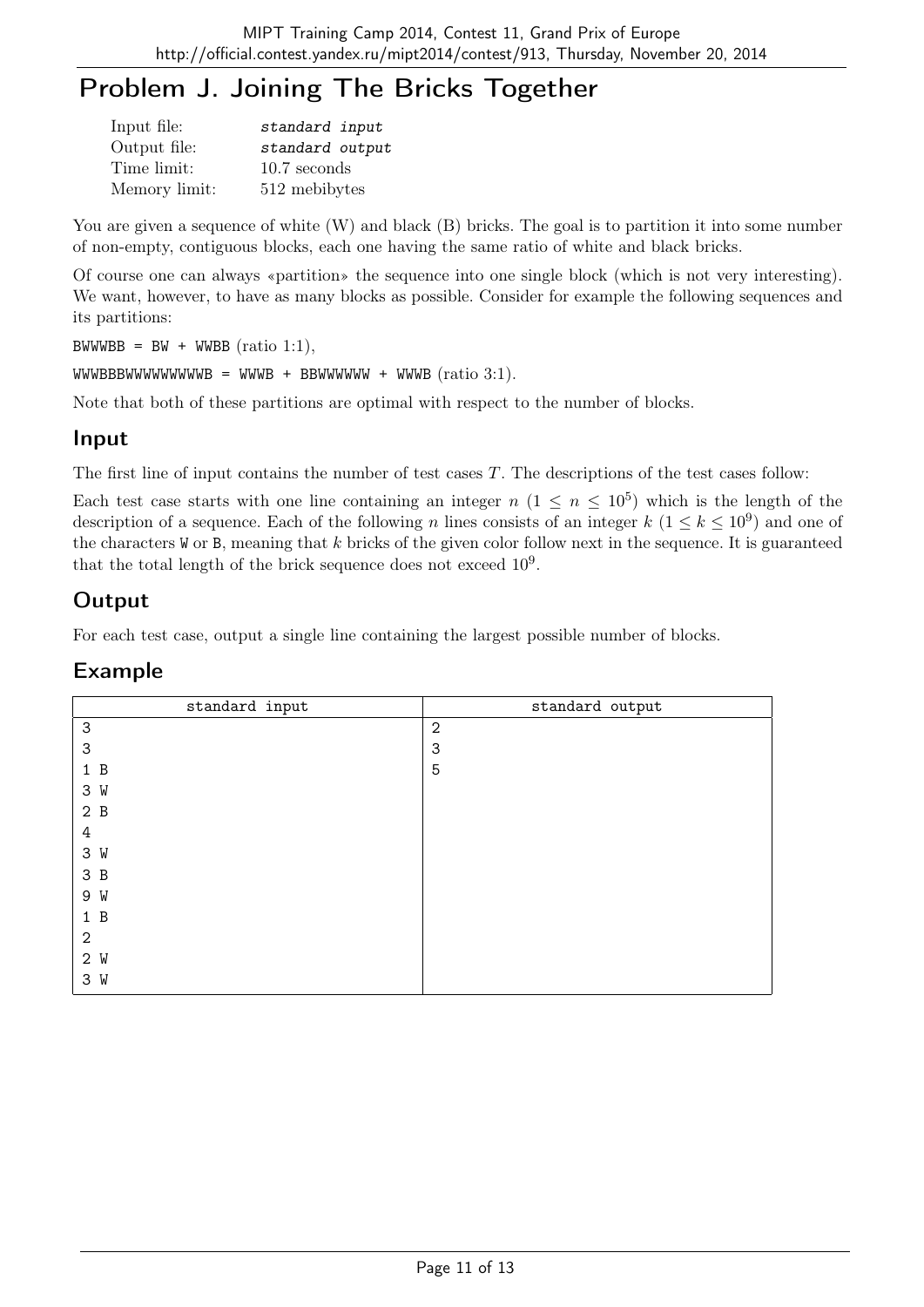# Problem K. Keyboard Troubles

| Input file:   | standard input  |
|---------------|-----------------|
| Output file:  | standard output |
| Time limit:   | 1 second        |
| Memory limit: | 512 mebibytes   |

Good morning! This is your 5am wake-up call! A partly cloudy day is expected with light rain coming afternoon...

You have just woken up. You desperately need coffee... and... more coffee... and some cereal. And your clothes. And coffee.

To prepare warm cereal, you put some milk into a microwave, trying to heat it for k seconds. You must enter  $k$  on the microwave keyboard:



As you still haven't had your coffee, your hand (along with eyes and brain) keeps falling down. You are only able to enter a number if your hand would only move downwards and/or to the right. You cannot go back left, nor move your hand up, though you can press the same key again. And again... and again...

For example, you can enter the number 180 or 49, but not 98 or 132. Enter a number that is as close to k as possible. If there are two solutions, enter any one of them. You are too sleepy to actually care. And you need coffee.

## Input

The first line of input contains the number of test cases  $T$ . The descriptions of the test cases follow: Each test case consists of one line containing an integer  $k$  ( $1 \leq k \leq 200$ ).

# Output

For each test case, output a number that is closest to k which can be entered on the keyboard.

| standard input | standard output |
|----------------|-----------------|
| З              | 180             |
| 180            | 80              |
| 83             | 133             |
| 132            |                 |